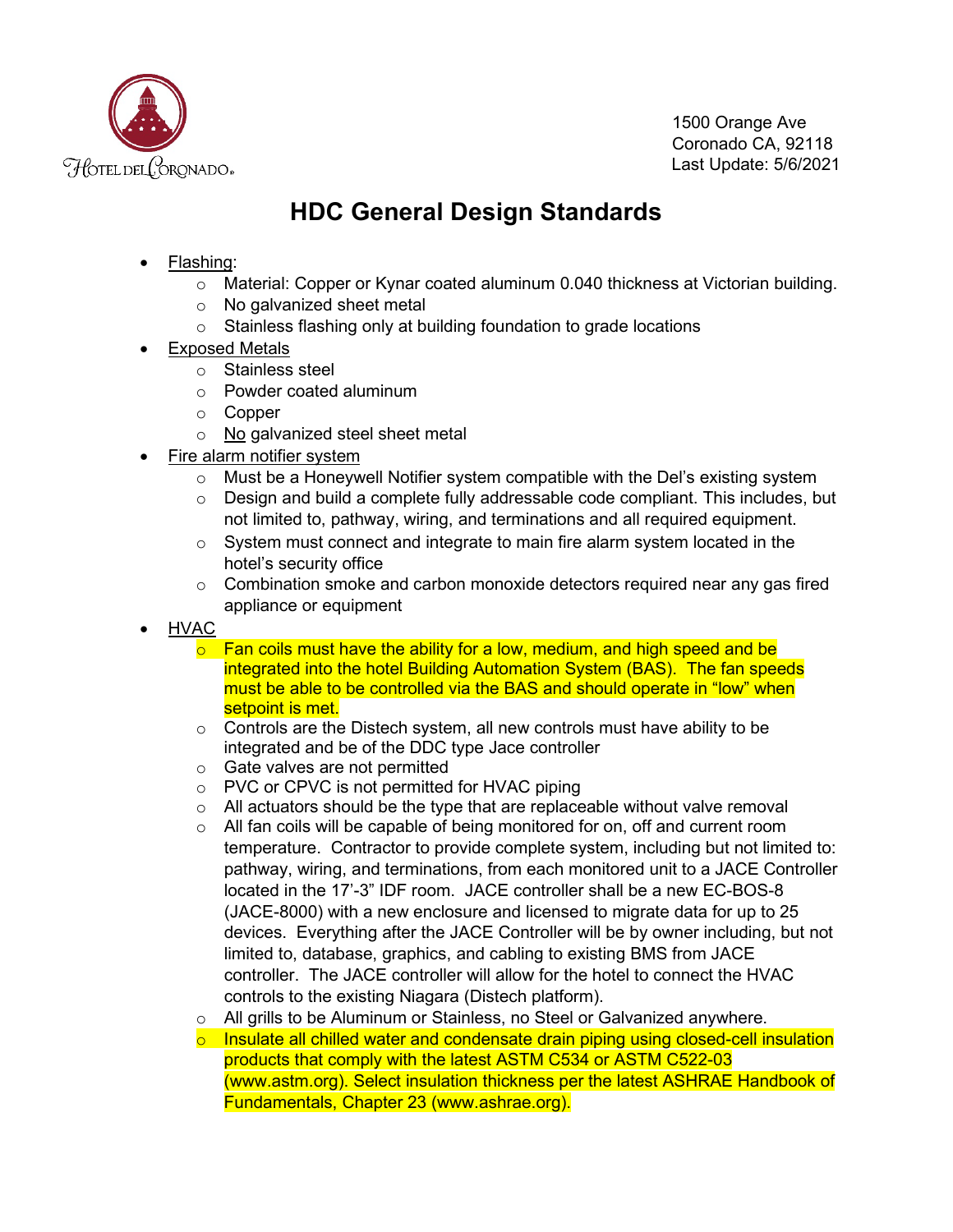- Paint Standard Colors (\*Always Verify Match):
	- o "Del White"
		- **Dunn-Edwards:**

| <b>Dunn-Edwards</b>           |  |  |  |  |  |
|-------------------------------|--|--|--|--|--|
| 010 12:36 5/18/2018 SAN DIEGO |  |  |  |  |  |
| 0010-0030-03181               |  |  |  |  |  |
| <b>DEL WHITE</b>              |  |  |  |  |  |
| EVSH60-2 EVERSHIELD EXT GL    |  |  |  |  |  |
| 5 Gallons L Y Notation /48    |  |  |  |  |  |
| 04: 0 Y+ 17.500               |  |  |  |  |  |
| 28: 0 Y + 26.250              |  |  |  |  |  |
| 33: 0 Y+42.500                |  |  |  |  |  |
| HOTEL DEL CORONAD             |  |  |  |  |  |

| <b>Sherwin Williams:</b>                                |              |    |  |        |  |  |
|---------------------------------------------------------|--------------|----|--|--------|--|--|
| <b>GLIDE</b>                                            | COROB CUSTOM |    |  |        |  |  |
| DEL WHITE HOTEL DEL WHITE<br><b>CUSTOM MANUAL MATCH</b> |              |    |  |        |  |  |
| <b>CCENCOLORANT</b><br>B1-Black                         | 02           | 32 |  | 64 123 |  |  |
| R <sub>2</sub> -Maroon<br>Y3-Deep Gold                  |              |    |  |        |  |  |

- o Rockwood Red SW2802
	- Sherwin Williams:
		- Used at North Parking Structure signage color in HDC logo.
		- Matches historic window & door sashes at the Victorian
		- [https://www.sherwin-williams.com/homeowners/color/find-and](https://www.sherwin-williams.com/homeowners/color/find-and-explore-colors/paint-colors-by-family/SW2802-rookwood-red)[explore-colors/paint-colors-by-family/SW2802-rookwood-red](https://www.sherwin-williams.com/homeowners/color/find-and-explore-colors/paint-colors-by-family/SW2802-rookwood-red)



- o Persian Red<br>Dunn
	- Dunn-Edwards
		- Used as touch up paint for the Victorian Roof.



- o Half Caff SW9091
	- **Sherwin Williams** 
		- Used on Handrails, Piping Guardrails, and Exterior Metals at the North Parking Structure.
		- Pro-cryl primer with Proindustrial Acrolon 100 final color to match our standard colors as indicated on a project by project basis.
	- [https://www.sherwin-williams.com/homeowners/color/find-and-explore](https://www.sherwin-williams.com/homeowners/color/find-and-explore-colors/paint-colors-by-family/SW9091-halfcaff)[colors/paint-colors-by-family/SW9091-halfcaff](https://www.sherwin-williams.com/homeowners/color/find-and-explore-colors/paint-colors-by-family/SW9091-halfcaff)

| SW 9091                 |
|-------------------------|
| <b>Half-Caff</b>        |
| Interior / Exterior     |
| Location Number: 199-C7 |
|                         |
|                         |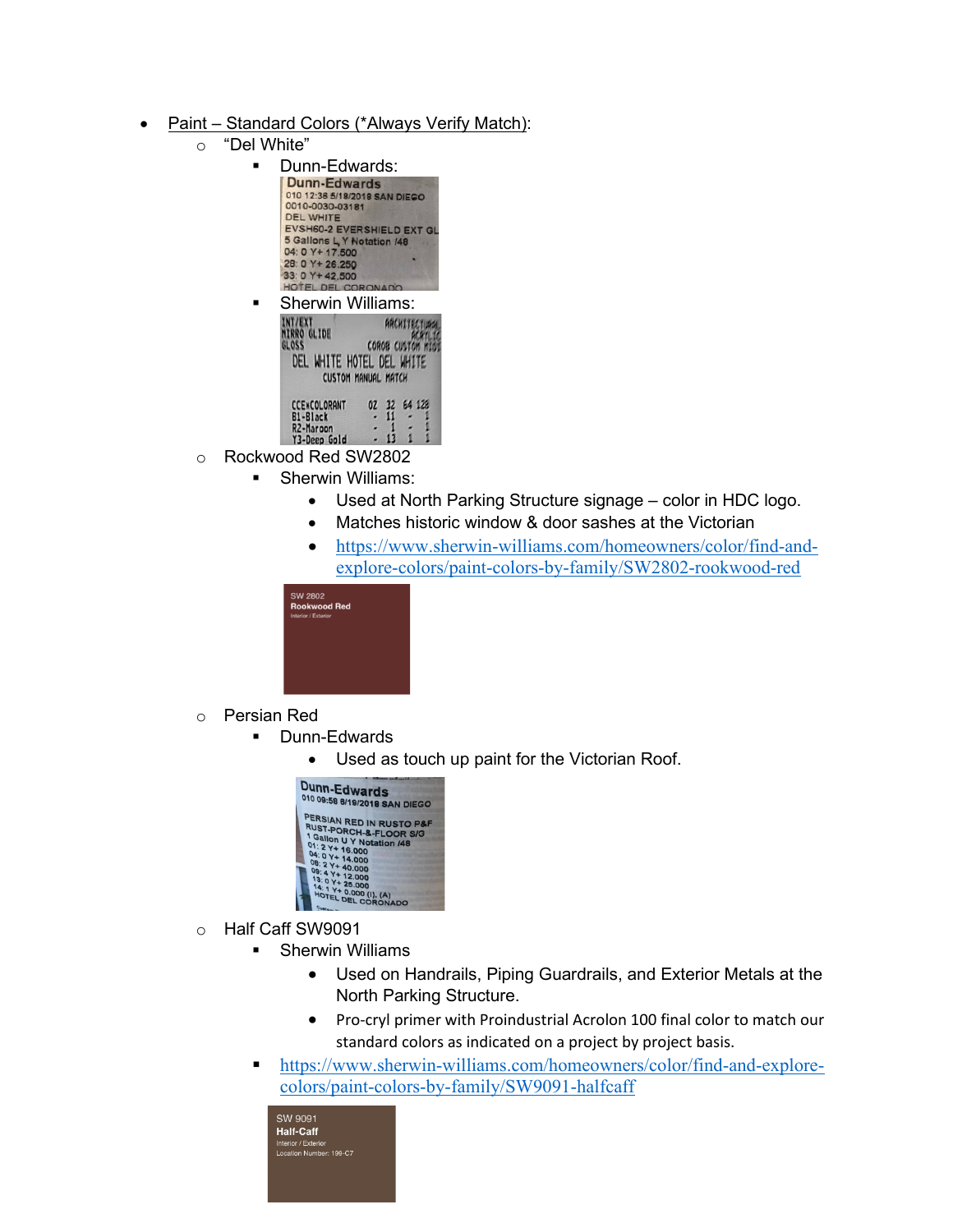- Railing:
	- o Types: Refer to railing master list
- Guestroom Electronic Door lock
	- o Saflok Quantum IV at all new doors
- **Low Voltage** 
	- o Design-Build by Command
	- o Voice, Data, CCTV, POS
	- o A/V music if required
	- o Security Cameras
- **Electrical** 
	- o Compression couples at EMT, not set screws.
- Ceramic Tile
	- o Fusion Pro single part grout
- **Drvwall** 
	- o All pre-rock to be non-molding dens-board or similar
- Access Panels
	- o Tape in only, no exposed flanged access panels. Hinged panels are acceptable.
	- $\circ$  Aluminum, GRFG, other types of materials to be reviewed with Ownership. No Steel or Galvanized allowed.
	- o Preferred Product Data (Use this or equivalent)
		- **The William Bros/WB DW 400 Series/All Aluminum\*\*.**
- **Food Service Floors** 
	- o Epoxy floors at food service floors with 6" cove base
- Fire Sprinklers at Finished Ceilings and Walls
	- o For hotel rooms/residential space use Senju sprinkler head (ZN-RES).
	- o Manufacturer: Tyco, Viking, or Equal
	- o Flush pendant type sprinkler head
	- o Metal thermal strip (not glass ampule)
	- Subcontractors to consider on bid cost
		- o West Coast Fire Sprinkler
		- o JJJ Fire Alarm
- Buyout
	- o Complete 90 days after contract
- Submittal
	- o Immediately after buyout
- Concrete site work
	- $\circ$  Standard color for ALL concrete work (curbs/gutters/side walls) is San Diego Buff
	- o Finish to be approved by ownership.
		- **Preferred: Light broom acid scrub or acid washed. No exposed** aggregates.
	- $\circ$  Concrete grooves (pathways): 1/4" tool joint width or less. Smallest groove possible is preferred.
- South Beach Outlet Stakes located at Palm Trees (for Christmas lights)
	- o Gard-N-Post (Part No. GPD19BR)
- Plumbing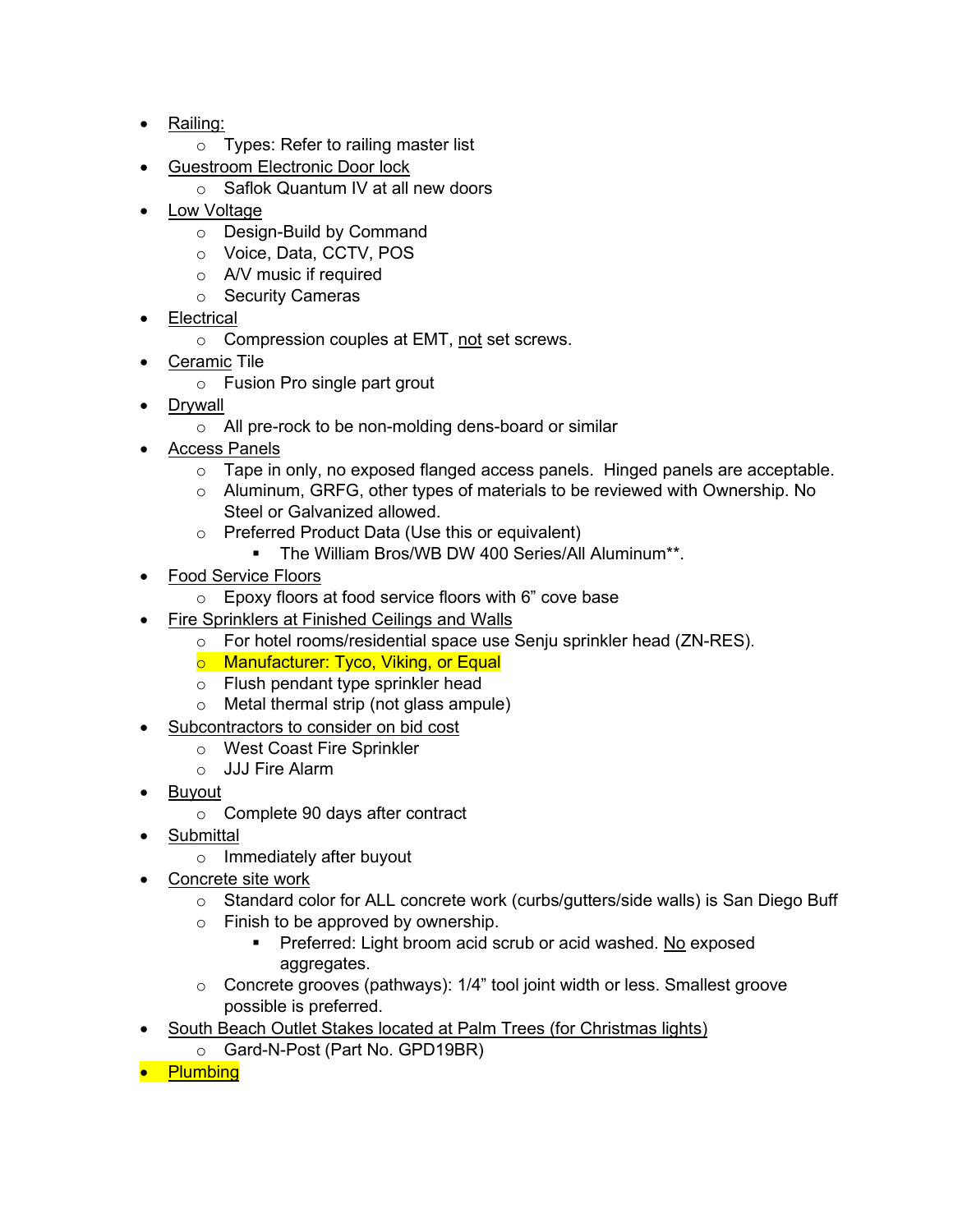- $\circ$  Thermostatic mixing valve (shower/bath outlet) should be Kohler Rite-Temp with integral stops
- $\circ$  Shower heads rough in to be no lower than 84" AFF
- Roofing
	- o Peel and stick self-adhering membrane at eves and valleys
	- o Roof shingle spec:
		- **Owens Corning Supreme Shingles. Color "Spanish Red"**
- ADA truncated domes
	- $\circ$  Private property: Black or charcoal gray. Domes to be Textura type 12x12 tiles, not large sheet panels.
	- o Public property: Must conform to City standards
- Fiberglass Reinforced Plastic (FRP) wall panels in all BOH areas
	- $\circ$  Only use White Smooth (FRP) Wall Panels versus the orange peel textured panels.
- Preferred exterior/outdoor freestanding enclosure for GFCI outlets
	- o Gard-n-post GPD19BR
- **•** Door Thresholds
	- o Thresholds to be milled finished Bronze at all doors unless otherwise noted.
- Door Hardware
	- $\circ$  Saflok electronic locks are always preferred over keyed locks where possible.
	- $\circ$  F or EF keyway, 0 bitted, and interchangeable. If not available, C is acceptable (0 bitted). Review with Facilities and/or Security prior to ordering.
- Light Switches
	- $\circ$  Decora switches and cover plates are preferred. Historic buildings may have other switches/cover plates to match time period or existing.
- Valves
	- o All valves must be tagged, and a valve chart must be provided for facilities.
- Interior Wood
	- o All interior painted wood should be poplar
- Cement Plaster
	- o Smooth trowel, typically painted "Del White"
	- o Zinc, plastic, or plastic corrosion resistant lath trims for rust resistance
- Lighting:
	- o Guestrooms: Maximum 2700 kelvin light color
	- o Other: Maximum 3000 kelvin light color
- Avoid Custom Work If Possible